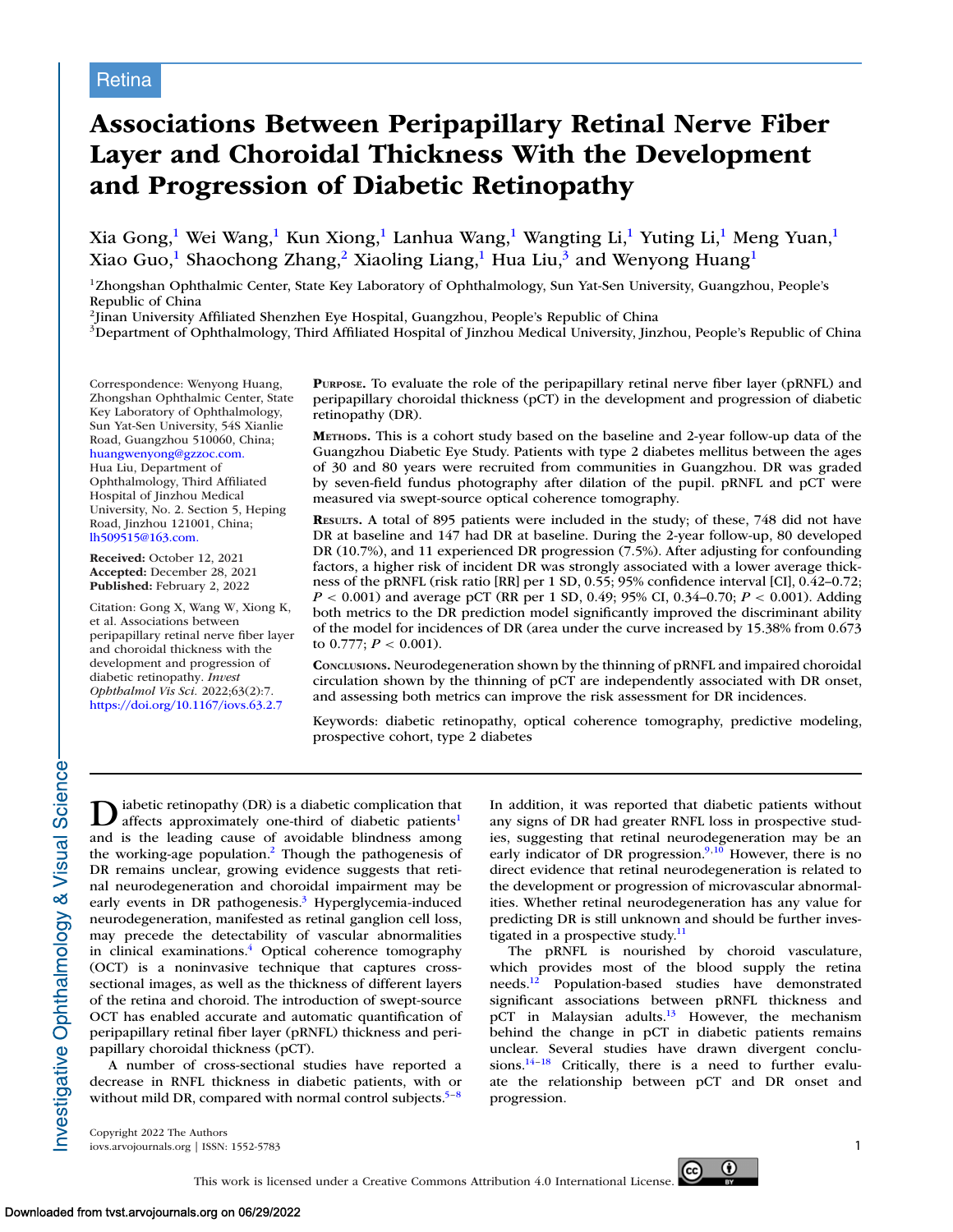Therefore, the objectives of this 2-year follow-up longitudinal study based on a large sample of patients with type 2 diabetic mellitus (T2DM) was to evaluate the associations between the onset and progression of DR and pRNFL thickness and pCT measured via swept-source optical coherence tomography (SS-OCT) at baseline and to determine the predictive value of both pRNFL thickness and pCT as metrics of DR onset and progression.

# **METHODS**

# **Subjects**

This prospective cohort study was conducted in accordance with the tenets of the Declaration of Helsinki and approved by the Zhongshan Ophthalmic Center Ethics Committee (approval number 2017KYPJ094). Written consent was given by all individuals who participated in the study. This study analyzed the data collected at baseline and followup at 2-year interval from October 2017 to December 2020. Ocular treatment–naïve T2DM patients between the ages of 30 and 80 years registered in the healthcare systems of the selected communities were recruited. Patients with any evidence of the following conditions at baseline were excluded: (1) best-corrected visual acuity (BCVA) worse than 20/200; (2) spherical equivalent  $\lt$  -6 diopters (D), astigmatism  $> +2$  D, intraocular pressure  $> 21$  mmHg, and/or axial length (AL) >25.5 mm; (3) vision-threatening diabetic retinopathy (VTDR), defined as severe non-proliferative diabetic retinopathy (NPDR), proliferative diabetic retinopathy (PDR), or diabetic macular edema; (4) any ocular diseases other than DR or refractive errors, such as glaucoma, age-related macular degeneration, and retinal detachment; (5) failure of eye examination due to refracting media opacity and/or poor fixation; (6) severe systemic disease other than DM, such as uncontrolled hypertension, severe cardiovascular and cerebrovascular diseases, malignant tumors, and nephritis; (7) ungradable fundus photographs or OCT images of poor quality; and (8) cognitive disorders or mental illness.

# **Retinal Photography and Definition of Outcomes**

Standard seven-field fundus photographs (CR-2; Canon, Tokyo, Japan) based on Early Treatment Diabetic Retinopathy Study (ETDRS) criteria were obtained after pupil dilation at baseline and again during the 2-year followup. The images were graded by two well-trained graders in accordance with the Diabetic Retinopathy Preferred Practice Pattern guidelines.<sup>19</sup> DR severity was graded into one of five categories: no DR, mild NPDR, moderate NPDR, severe NPDR, and PDR. Incident DR was defined as newly developed for any incidence of DR during follow-up in participants without DR at baseline. DR progression was defined as progressing at least one level in 2 years.

# **SS-OCT Imaging for pRNFL Thickness and pCT**

An SS-OCT device (DRI OCT Triton; Topcon, Tokyo, Japan) was used to scan the peripapillary area. SS-OCT uses 1050 nm-wavelength light with a 100-nm-wavelength adjustment range. The longitudinal and transverse resolutions are 8 μm and 10 μm, respectively. A trained technician who was blind to the research protocol examined the participants. The peripapillary region was scanned using a threedimensional optic disk scanning mode, with a 360°, 3.4-mmdiameter circle that was centered on the optic disc. Scans were centered using an internal fixation. OCT images were automatically segmented into different layers by the builtin software. Then, the same technician carefully inspected and confirmed the segmentation and manually corrected the segmentation when the borderline was misjudged. The pCT was automatically measured and reported as the vertical distance between the retinal pigmented epithelium (the outer portion of the hyperreflective line) and the choroidal– scleral interface (the hyporeflective line). The pRNFL thickness was defined as the vertical distance between the internal limiting membrane and the inner border of the retinal ganglion cell layer. The area was segmented into superior, inferior, temporal, and nasal quadrants automatically. The average pRNFL thickness and pCT in each quadrant were automatically reported. Out-of-focus images and images with motion artifacts or segmentation algorithm failures were classified as unqualified images and excluded from the study.

# **Other Systemic and Ocular Variables**

All examinations were performed by an experienced nurse in compliance with standard procedures. Systolic blood pressure (SBP) and diastolic blood pressure (DBP) were measured using a blood pressure monitor (Hem-907; Omron, Kyoto, Japan). The mean artery pressure (MAP) was calculated as the sum of one-third of the SBP and twothirds of the DBP. Body mass index (BMI) was calculated as weight (measured in kilograms) divided by the square of height (measured in meters). Measurements of hemoglobin A1c (HbA1c), total cholesterol (TC), high-density lipoprotein cholesterol (HDL-C), low-density lipoprotein cholesterol (LDL-C), and triglycerides (TG) were made in accordance with standardized procedures at a certified laboratory in China.

Each participant underwent a comprehensive ocular examination that included the BCVA test refraction examination (KR-8800 Auto Refractometer; Topcon), intraocular pressure (IOP) measurement (CT-1 Non-Contact Tonometer; Topcon), slit-lamp examination, and ocular biometric measurements (Lenstar LS900; Haag-Streit, Köniz, Switzerland).

### **Statistical Analysis**

The data on the right eye or worse eye of each participant were analyzed. The difference in baseline characteristics was evaluated using the independent samples *t*-test for normally distributed data, and the  $\chi^2$  test for qualitative data. Two multivariable logistic regression models were used to evaluate (1) the relationships between pRNFL thickness and pCT, and (2) the incidence and progression of DR. Model 1 included adjustment for age and sex, and Model 2 further adjusted for HbA1c, duration of diabetes, BMI, SBP, DBP, TC, AL, image quality score, and baseline DR severity. The average thickness and thickness in each of the four quadrants of the pRNFL and the pCT were analyzed separately. Evaluation of the additional predictive value of pRNFL thickness and pCT was carried out by calculating the *C* statistic (change in area under the curve [AUC]) upon adding pRNFL thickness and/or pCT to the standard model, which is based on established risk factors—including age, diabetes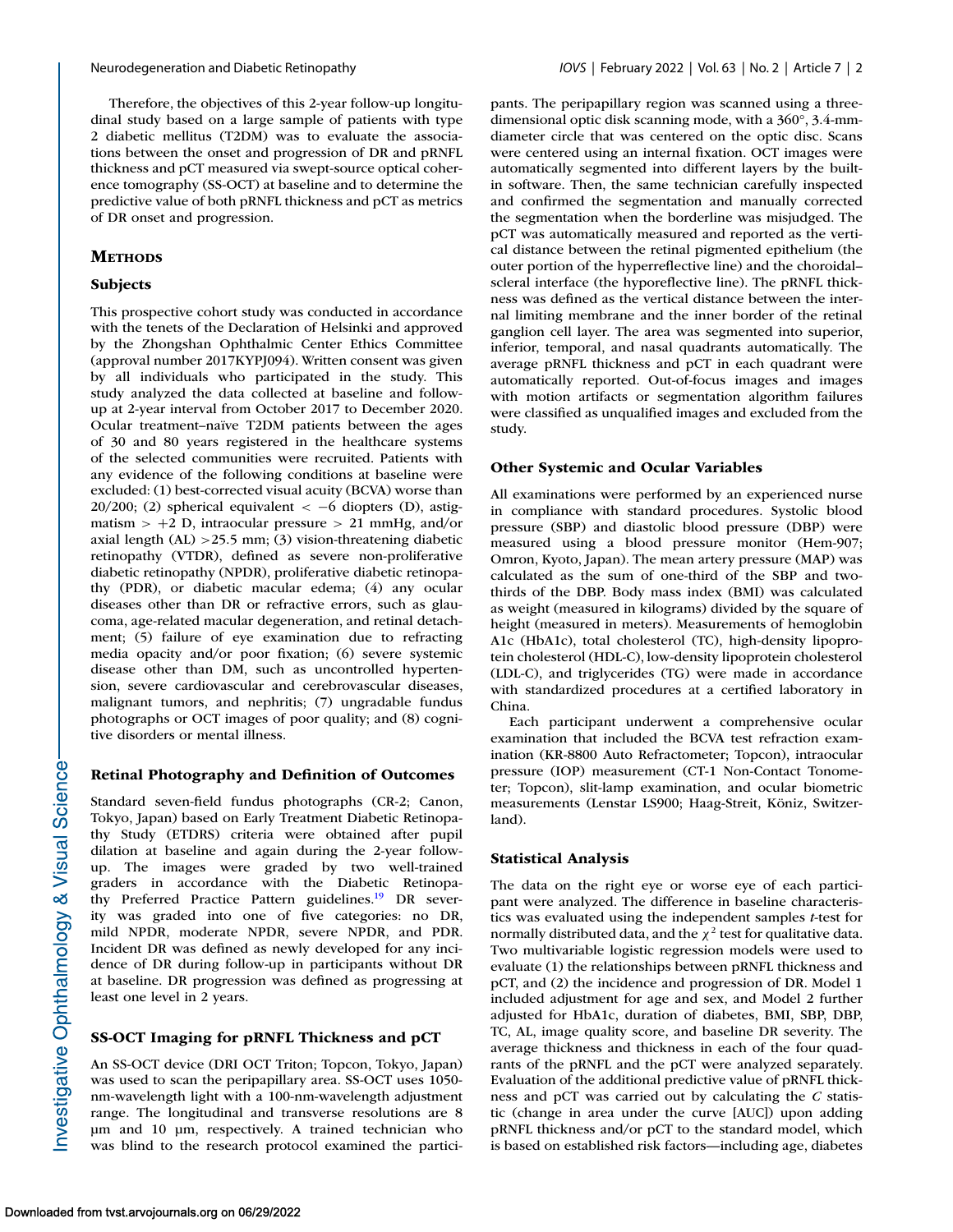**TABLE 1.** Baseline Characteristics of Subjects by DR Incidence or Progression

|                                          | DR Incidence ( $n = 748$ ) |                    |                  | DR Progression ( $n = 147$ ) |                    |                  |
|------------------------------------------|----------------------------|--------------------|------------------|------------------------------|--------------------|------------------|
| <b>Characteristics</b>                   | Without                    | With               | $\boldsymbol{P}$ | Without                      | With               | $\boldsymbol{P}$ |
| Subjects, $n$                            | 668                        | 80                 |                  | 136                          | 11                 |                  |
| Female, $n$ $(\%)$                       | 390 (63.75)                | 51 (58.73)         | 0.388            | 65 (47.79)                   | 10(90.91)          | 0.001            |
| Age (y), mean $\pm$ SD                   | $64.98 \pm 7.96$           | $65.85 \pm 8.62$   | 0.361            | $64.09 \pm 8.10$             | $64.04 \pm 7.50$   | 0.984            |
| Diabetes duration (y), mean $\pm$ SD     | $8.34 \pm 6.72$            | $8.68 \pm 7.32$    | 0.678            | $15.55 \pm 5.87$             | $13.47 \pm 7.96$   | 0.399            |
| HbA1c $(\%)$ , mean $\pm$ SD             | $6.57 \pm 0.98$            | 7.38 $\pm$ 1.56    | < 0.001          | $9.05 \pm 1.72$              | 7.54 $\pm$ 1.57    | 0.003            |
| BMI (kg/m <sup>2</sup> ), mean $\pm$ SD  | $24.48 \pm 3.18$           | $24.81 \pm 3.22$   | 0.384            | $21.16 \pm 3.13$             | $23.80 \pm 2.68$   | 0.002            |
| MAP (mmHg), mean $\pm$ SD                | $177.93 \pm 22.17$         | $182.91 \pm 23.69$ | 0.060            | $181.00 \pm 22.87$           | $181.29 \pm 23.90$ | 0.969            |
| TC (mmol/L), mean $\pm$ SD               | $4.83 \pm 1.08$            | $4.77 \pm 0.95$    | 0.670            | $5.01 \pm 1.00$              | $4.82 \pm 1.22$    | 0.617            |
| Creatinine ( $\mu$ mol/L), mean $\pm$ SD | $72.33 \pm 19.15$          | $77.00 \pm 24.95$  | 0.047            | $74.45 \pm 11.13$            | $79.13 \pm 19.15$  | 0.426            |
| HDL-C (mmol/L), mean $\pm$ SD            | $1.32 \pm 0.41$            | $1.32 \pm 0.38$    | 0.987            | $1.52 \pm 0.37$              | $1.31 \pm 0.37$    | 0.069            |
| LDL-C (mmol/L), mean $\pm$ SD            | $3.05 \pm 0.96$            | $3.06 \pm 0.79$    | 0.954            | $3.23 \pm 0.99$              | $3.03 \pm 0.94$    | 0.497            |
| TG (mmol/L), mean $\pm$ SD               | $2.34 \pm 1.61$            | $2.26 \pm 2.38$    | 0.690            | $1.79 \pm 0.88$              | $2.49 \pm 2.18$    | 0.291            |
| BCVA (logMAR), mean $\pm$ SD             | $0.21 \pm 0.12$            | $0.20 \pm 0.10$    | 0.303            | $0.26 \pm 0.16$              | $0.23 \pm 0.13$    | 0.355            |
| IOP (mmHg), mean $\pm$ SD                | $16.13 \pm 2.85$           | $16.76 \pm 3.47$   | 0.069            | $16.19 \pm 3.97$             | $16.08 \pm 2.99$   | 0.910            |
| CCT ( $\mu$ m), mean $\pm$ SD            | $544.22 \pm 30.79$         | $546.13 \pm 34.75$ | 0.607            | $530.36 \pm 24.54$           | $546.07 \pm 33.52$ | 0.131            |
| AL (mm), mean $\pm$ SD                   | $23.50 \pm 0.89$           | $23.50 \pm 0.89$   | 0.976            | $22.96 \pm 0.46$             | $23.30 \pm 0.85$   | 0.192            |
| ACD (mm), mean $\pm$ SD                  | $2.49 \pm 0.44$            | $2.54 \pm 0.55$    | 0.342            | $2.43 \pm 0.19$              | $2.57 \pm 0.65$    | 0.468            |

Bold values indicate statistical significance. CCT, central corneal thickness; ACD, anterior chamber depth.

duration, and HbA1c.<sup>1</sup> All statistical analyses were performed in Stata/MP 16.0 (StataCorp, College Station, TX, USA), and  $P < 0.05$  was considered statistically significant.

# between DR patients with progression and DR patients without progression. Patients with DR progression had higher BMI and Hb1Ac levels and were more likely to be female.

# **RESULTS**

Data on a total of 895 diabetic patients were included in the final analysis, including 748 patients without DR at baseline and 147 patients with DR at baseline. Their average age was  $65.0 \pm 7.9$  years, and the average duration of diabetes was  $9.2 \pm 7.2$  years. After exclusion of VTDR and diabetic macular edema, 28 and 119 participants had mild and moderate NPDR at baseline, respectively. The demographic and clinical characteristics of all participants are presented in Table 1. After 2 years, 80 participants had incident DR (10.7%), and 11 of the DR patients had progression of DR (7.5%). Patients with and without DR development in 2 years had similar characteristics with regard to sex, age, diabetes duration, BMI, MAP, blood lipids, and eye condition. However, Hb1Ac levels were significantly higher in patients who developed DR after 2 years. There was no significant difference in age, diabetes duration, MAP, blood lipids, and eye condition

Table 2 shows the distributions of pRNFL thickness and pCT at baseline against the 2-year incidence and progression of DR. The average pRNFL was significantly thinner in patients with a DR incidence, measuring  $111.4 \pm 12.9$  µm for patients without DR incidence and  $103.0 \pm 8.8$  µm for patients with DR incidence  $(P < 0.001)$ . The difference was significant in the nasal, inferior, and superior quadrants (*P* < 0.05). The average pCT was significantly thinner in patients with DR incidence, measuring  $114.4 \pm 52.6$  µm for patients without DR incidence and  $91.1 \pm 33.4$  µm for patients with DR incidence  $(P < 0.001)$ . In each peripapillary quadrant, there was significant thinning of the pCT in patients with DR incidence  $(P < 0.05)$ . There was no statistical difference in the pRNFL or pCT of DR patients with progression and DR patients without DR progression after 2 years. Because the measure of the two metrics could be affected by a magnification effect, $20$  subgroup analyses were performed after participants were divided into two group according to the median of their axial length (23.43 mm). Supplementary Table S1

|  | TABLE 2. Baseline SS-OCT Metrics in Peripapillary Region by 2-Year Incidence or Progression of DR |
|--|---------------------------------------------------------------------------------------------------|
|--|---------------------------------------------------------------------------------------------------|

| <b>Parameters</b>  | DR Incidence, mean $\pm$ SD |                  |                  | DR Progression, mean $\pm$ SD |                  |                  |
|--------------------|-----------------------------|------------------|------------------|-------------------------------|------------------|------------------|
|                    | Without                     | With             | $\boldsymbol{P}$ | Without                       | With             | $\boldsymbol{P}$ |
| $pRNFL$ ( $\mu$ m) |                             |                  |                  |                               |                  |                  |
| Nasal quadrant     | $83.7 \pm 18.8$             | $77.2 \pm 14.5$  | 0.003            | $81.2 \pm 19.0$               | $74.6 \pm 13.4$  | 0.335            |
| Temporal quadrant  | $82.5 \pm 17.8$             | $81.4 \pm 16.8$  | 0.587            | $83.0 \pm 18.1$               | $83.9 \pm 19.1$  | 0.898            |
| Superior quadrant  | $134.0 \pm 21.1$            | $123.9 \pm 16.9$ | < 0.001          | $131.8 \pm 19.2$              | $141.3 \pm 21.7$ | 0.185            |
| Inferior quadrant  | $145.3 \pm 24.1$            | $129.2 \pm 15.5$ | < 0.001          | $142.7 \pm 24.3$              | $146.5 \pm 27.9$ | 0.669            |
| Average            | $111.4 \pm 12.9$            | $103.0 \pm 8.8$  | < 0.001          | $109.7 \pm 13.7$              | $111.6 \pm 13.8$ | 0.701            |
| $pCT$ (um)         |                             |                  |                  |                               |                  |                  |
| Nasal quadrant     | $118.3 \pm 60.6$            | $94.1 \pm 42.9$  | < 0.001          | $130.1 \pm 68.8$              | $121.2 \pm 35.6$ | 0.702            |
| Temporal quadrant  | $120.8 \pm 61.4$            | $95.0 \pm 38.5$  | < 0.001          | $128.2 \pm 69.6$              | $114.1 \pm 38.4$ | 0.550            |
| Superior quadrant  | $125.8 \pm 58.3$            | $99.1 \pm 36.8$  | < 0.001          | $131.4 \pm 64.0$              | $127.0 \pm 42.0$ | 0.841            |
| Inferior quadrant  | $92.5 \pm 46.1$             | $75.6 \pm 32.6$  | < 0.001          | $96.1 \pm 51.2$               | $88.2 \pm 31.3$  | 0.651            |
| Average            | $114.4 \pm 52.6$            | $91.1 \pm 33.4$  | < 0.001          | $121.5 \pm 60.1$              | $112.4 \pm 34.6$ | 0.656            |

Bold values indicate statistical significance.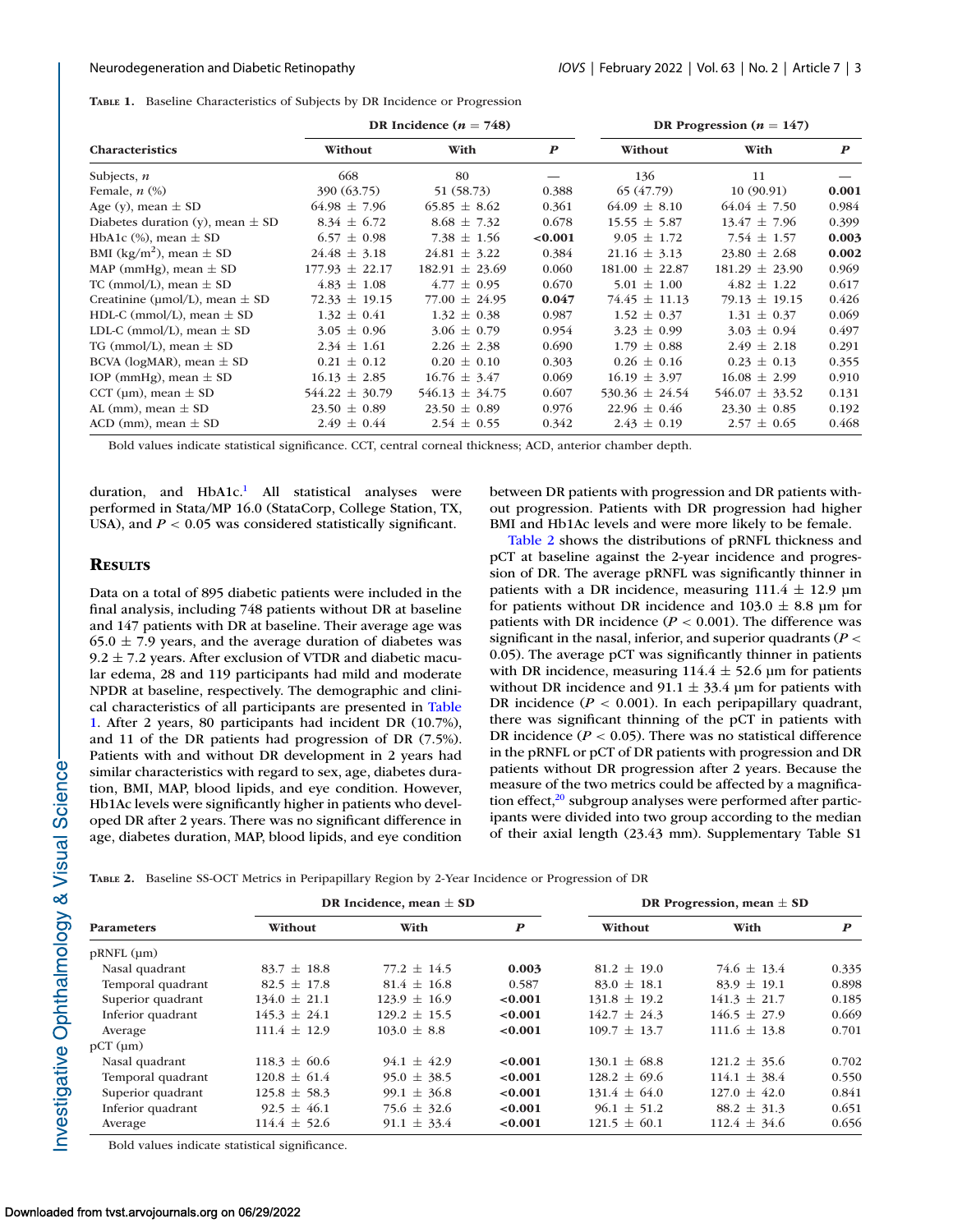**TABLE 3.** Baseline SS-OCT Metrics in Peripapillary Region and Risk of 2-Year Incidence of DR

|                           | Model 1 <sup>*</sup> |                  | Model $2^{\dagger}$ |                  |
|---------------------------|----------------------|------------------|---------------------|------------------|
|                           | <b>RR (95% CI)</b>   | $\boldsymbol{P}$ | <b>RR (95% CI)</b>  | $\boldsymbol{P}$ |
| pRNFL (per 1-SD increase) |                      |                  |                     |                  |
| Nasal quadrant            | $0.66(0.51-0.87)$    | 0.003            | $0.72(0.55-0.95)$   | 0.022            |
| Temporal quadrant         | $0.94(0.73 - 1.19)$  | 0.587            | $0.99(0.78 - 1.27)$ | 0.965            |
| Superior quadrant         | $0.62(0.50-0.79)$    | < 0.001          | $0.68(0.53-0.86)$   | 0.002            |
| Inferior quadrant         | $0.51(0.40-0.65)$    | < 0.001          | $0.51(0.39-0.66)$   | < 0.001          |
| Average                   | $0.51(0.40-0.66)$    | < 0.001          | $0.55(0.42 - 0.72)$ | < 0.001          |
| pCT (per 1-SD increase)   |                      |                  |                     |                  |
| Nasal quadrant            | $0.60(0.44 - 0.80)$  | 0.001            | $0.54(0.39-0.76)$   | < 0.001          |
| Temporal quadrant         | $0.57(0.42 - 0.77)$  | < 0.001          | $0.55(0.39-0.78)$   | 0.001            |
| Superior quadrant         | $0.54(0.40-0.74)$    | < 0.001          | $0.51(0.36 - 0.72)$ | < 0.001          |
| Inferior quadrant         | $0.61(0.45-0.83)$    | 0.002            | $0.54(0.37-0.78)$   | 0.001            |
| Average                   | $0.55(0.40-0.75)$    | < 0.001          | $0.49(0.34 - 0.70)$ | < 0.001          |

Bold indicates statistical significance.

\* Adjusted for age and sex.

† Further adjusted for HbA1c, duration of diabetes, BMI, SBP, DBP, TC, AL, and image quality score.

**TABLE 4.** Baseline SS-OCT Metrics in Peripapillary Region and Risk of 2-Year DR Progression

|                           | Model 1 <sup>*</sup> |                  | Model $2^{\dagger}$ |                  |
|---------------------------|----------------------|------------------|---------------------|------------------|
|                           | <b>RR (95% CI)</b>   | $\boldsymbol{P}$ | <b>RR (95% CI)</b>  | $\boldsymbol{P}$ |
| pRNFL (per 1-SD increase) |                      |                  |                     |                  |
| Nasal quadrant            | $0.65(0.28-1.52)$    | 0.321            | $0.54(0.22 - 1.33)$ | 0.179            |
| Temporal quadrant         | $1.05(0.52 - 2.11)$  | 0.897            | $1.05(0.53 - 2.09)$ | 0.887            |
| Superior quadrant         | $1.77(0.77 - 4.08)$  | 0.182            | $2.17(0.89 - 5.28)$ | 0.087            |
| Inferior quadrant         | $1.17(0.57-2.38)$    | 0.665            | $1.23(0.59-2.57)$   | 0.577            |
| Average                   | $1.14(0.59 - 2.18)$  | 0.697            | $1.17(0.60 - 2.27)$ | 0.648            |
| pCT (per 1-SD increase)   |                      |                  |                     |                  |
| Nasal quadrant            | $0.88(0.46-1.69)$    | 0.699            | $0.92(0.44-1.93)$   | 0.819            |
| Temporal quadrant         | $0.81(0.41-1.61)$    | 0.547            | $0.70(0.28 - 1.72)$ | 0.433            |
| Superior quadrant         | $0.94(0.49-1.78)$    | 0.839            | $0.95(0.47-1.93)$   | 0.891            |
| Inferior quadrant         | $0.85(0.42 - 1.70)$  | 0.649            | $0.85(0.35-2.04)$   | 0.712            |
| Average                   | $0.86(0.45-1.66)$    | 0.653            | $0.84(0.38-1.87)$   | 0.675            |

\* Adjusted for age and sex.

† Further adjusted for HbA1c, duration of diabetes, BMI, SBP, DBP, TC, AL, image quality score, and baseline DR severity.

shows that the thinning of average pRNFL thickness and pCT was still significantly correlated with a higher risk of 2-year DR incidence in each subgroup (all,  $P < 0.05$ ).

Table 3 outlines the associations between baseline SS-OCT metrics in the peripapillary region and the risk of 2 year incidence of DR. After adjusting for age, sex, HbA1c, duration of diabetes, BMI, SBP, DBP, TC, AL, image quality score, and baseline DR severity, reduced pRNFL thickness and pCT were negatively associated with a higher risk of incident DR (average pRNFL: risk ratio [RR], 0.55; 95% confidence interval [CI], 0.42–0.72; average pCT: RR, 0.49; 95% CI, 0.34–0.70). Subregion analysis yielded consistent results (*P* < 0.05) except for pRNFL in the temporal quadrant  $(P = 0.587)$ . However, there was no statistically significant relationship between the baseline values of pRNFL thickness and pCT in the peripapillary region and the risk of DR progression within 2 years (Table 4).

We further evaluated whether pRNFL thickness and/or pCT could add predictive value to the standard model, which is based on traditional risk factors for DR (i.e., age, diabetes duration, and HbA1c). Table 5 presents the AUC analysis for predictive models for the 2-year incidence of DR. The AUC for the standard predictive model was 0.673 (CI, 0.605–0.742). We found significant improvements in AUC after pRNFL thickness and pCT were added to the standard predictive model separately (for pRNFL, the AUC increased

**TABLE 5.** AUC Analysis for Predictive Models of 2-Year DR Incidence

|                       |                        | <b>OCT Metrics Added to Predictive Model</b> | AUC Increase (%)    |         |
|-----------------------|------------------------|----------------------------------------------|---------------------|---------|
| <b>OCT Metrics</b>    | Without (95% CI)       | With $(95\% \text{ CI})$                     |                     |         |
| Average pRNFL         | $0.673(0.605 - 0.742)$ | $0.753(0.700 - 0.806)$                       | $11.80(8.68-15.66)$ | < 0.001 |
| Average pCT           | $0.673(0.605 - 0.742)$ | $0.726(0.663 - 0.789)$                       | 7.80% (6.40–9.52)   | 0.014   |
| Average pRNFL and pCT | $0.673(0.605 - 0.742)$ | $0.777(0.725 - 0.829)$                       | 15.38 (11.78–19.79) | < 0.001 |

Bold values indicate statistical significance. Standard model is based solely on established risk factors (age, diabetes duration, and HbA1c).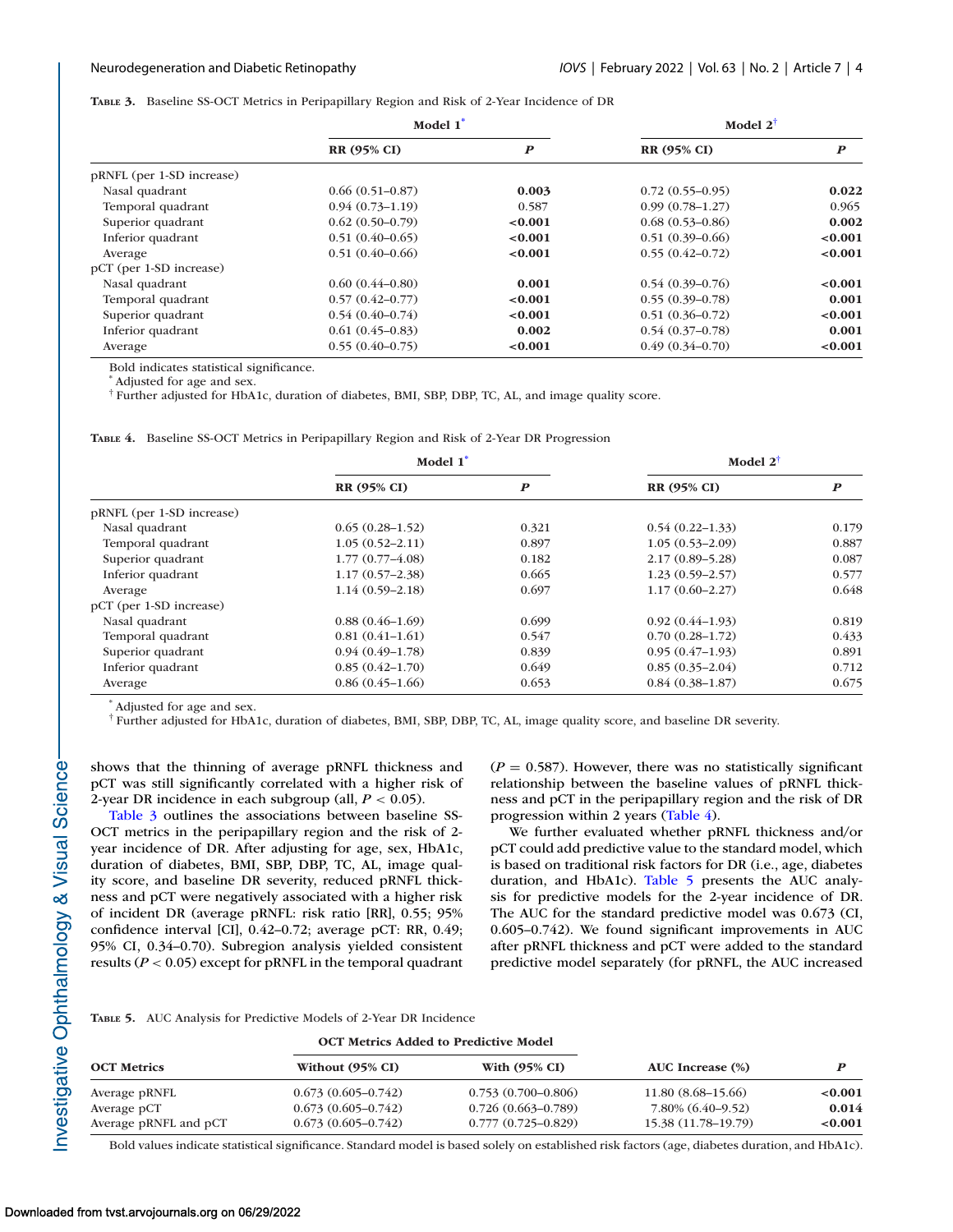

**FIGURE.** Receiver operating characteristic curves of predictive models of 2-year incidence of diabetic retinopathy. The *bright blue curve*, *dark blue curve*, *green curves*, and *red curve* represent the receiver operating characteristic curves for the standard model, standard model plus pCT, standard model plus pRNFL thickness, and the standard model plus pRNFL thickness plus pCT, respectively.

by 11.80% from 0.673 to 0.753, *P* < 0.001; for pCT, AUC increased by 7.80% from 0.673 to 0.726,  $P = 0.014$ ). The addition of both pRNFL thickness and pCT significantly improved AUC for any incidence of DR by 15.38% from 0.673 to  $0.777$  ( $P < 0.001$ ). The receiver operating characteristic curves for the 2-year incidence of DR are presented in the Figure.

# **DISCUSSION**

To the best of our knowledge, this study is the first largesample, prospective study to evaluate the relationships between pRNFL thickness and pCT and the incidence and progression of DR in ocular treatment-naïve patients with T2DM. The main findings are as follows: (1) The average pRNFL thickness and pCT were significantly thinner in patients who had an incidence of DR within the 2-year study period. (2) The average pRNFL thickness and pCT were independently correlated with DR incidences after adjustment for other confounding factors. (3) Considering pRNFL thickness and pCT improved the ability of the standard model to predict the incidences of DR. Our findings provide an important basis for research on neurodegeneration and the development of DR and demonstrate the potential of OCT to detect early changes before the development of clinically evident DR.

An increasing body of evidence suggests that retinal neurodegeneration plays a significant role in the pathogenesis of DR. Cross-sectional studies using OCT report a decrease in RNFL thickness in diabetic patients with or without mild DR when compared with normal controls. $5-9$  $5-9$ However, RNFL thickness for different levels of severity of DR shows conflicting results. Marques et al. $^{21}$  reported no difference and Li et al. $^{22}$  reported an increasing trend in RNFL thickness with increasing DR severity. Furthermore, Lim et al. $9$  found a greater loss of pRNFL in 103 patients with T2DM than in 63 healthy individuals over the course of 3 years, with the decline being even more pronounced in patients with mild DR. Lee et al. $10$  also found a greater decrease over 3 years in 85 diabetic patients without DR when compared with 55 normal participants. Our study advances the findings of the aforementioned studies and provides strong evidence that a decrease in pRNFL thickness is related to a higher risk of an incidence of DR. This finding can guide further research into the role of neurodegeneration in the development of DR.

The reduction in temporal pRNFL thickness in diabetic eyes has been reported by many researchers.<sup>7,[9](#page-6-0)</sup> However, our results indicate no significant difference in temporal pRNFL between patients without DR incidence and patients with DR incidence. This could because the temporal quadrant has the thinnest pRNFL compared with other quadrants, so the change may be more difficult to observe until later stages of neurodegeneration.<sup>23</sup> Temporal RNFL is also found to be the most conserved quadrants in glaucoma, another neurodegenerative eye disease. $23,24$ 

Current research on choroidal thickness in diabetic patients is still controversial. In cross-sectional studies, $14-18$ choroidal thickness in diabetic patients was reported to be thinner, to be thicker, or to show no statistical difference compared with normal control subjects. Our previous study found that choroidal thickness increased during the early stages of DR and then decreased with further DR progression, $14$  suggesting that the change in choroidal thickness may be different for various levels of DR severity. The divergent findings of this study may be attributable to differences in the consideration of confounding factors, the use of OCT instruments, and insufficient sample sizes for subgroup analysis of patients at different stages of DR. Furthermore, the relationship between choroidal thickness and incidences of DR or DR progression is even less clear due to a dearth of longitudinal evidence. Our findings do confirm, however, that a thinner pCT is related to a higher risk of developing DR.

With the participants in our study, there were statistically significant changes in the AUC when pRNFL thickness, pCT, or both metrics were added to the predictive model for DR incidences. To the best of our knowledge, the predictive value of pRNFL thickness and pCT for DR has not been investigated in any previous studies. The pRNFL thickness and pCT should be considered as components in the development of more accurate DR predictive models as the noninvasive OCT becomes more available in the future. This will reduce the cost-effectiveness ratio of DR screening by prolonging the screening interval for patients at low risk of developing DR.

No statistical significance was found between baseline values of pRNFL thickness and pCT and the risk of DR progression within 2 years. There are two possible reasons for this. One reason could be the comparatively small sample size of DR patients in our study. Participants with diabetes were voluntarily recruited from communities, most of whom had no symptoms of DR. Moreover, we excluded patients with VTDR at baseline because such patients need intense treatment rather than annual follow-up. We then further excluded patients with DR but who had received laser or surgery treatment at baseline. Another reason could be the low progression rate. Only 11 in 147 DR patients had progression after 2 years. Thus, the relationship among pCT, pRNFL, and DR progression should be evaluated in larger sample sizes with longer follow-up.

The neurovascular unit (NVU) in the retina, which is defined as a coupling and interdependency of neurons, is essential for maintaining the structure and function of the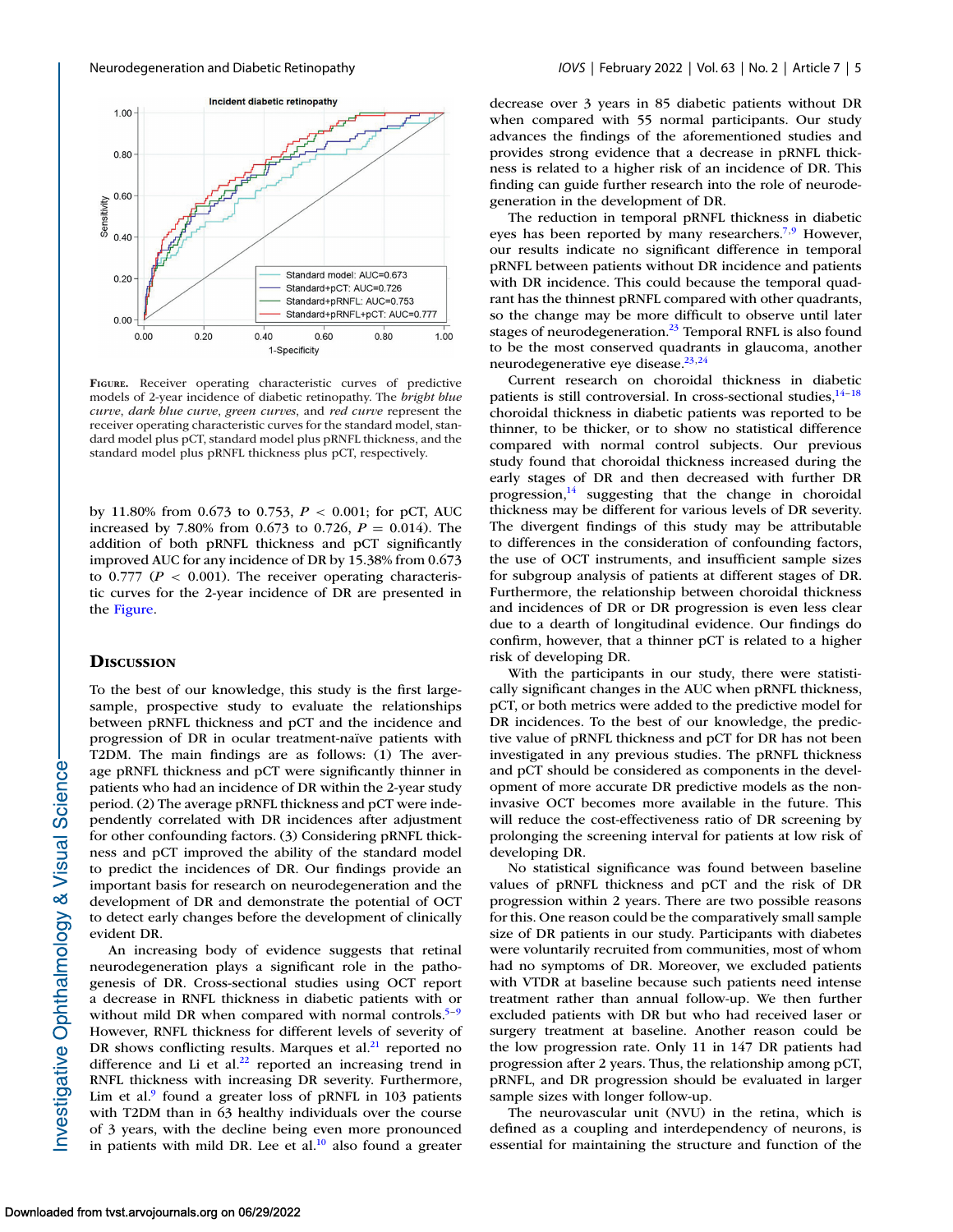<span id="page-5-0"></span>blood–retinal barrier. Impairment of the NVU induced by hyperglycemia may be an early event in the pathogenesis of DR. The combined impact of NVU impairment, a dysfunctional basement membrane, pericyte loss, and endothelial damage may cause disruption of the blood–retinal barrier and eventually result in clinically evident  $DR<sup>3</sup>$  As the choroid is closely related to retinal structural and functional changes, $12,13$  the relationship between the choroid and DR, a chronic retinal disease, has become a hot research topic. Because a thinner peripapillary choroid has been found to be independently associated with a thinner RNFL, $^{13}$  it is supposed that choroid changes may play a role in retinal neurodegeneration; however, the mechanism remains unclear. Because the choroid supplies most of the blood supply that the retina needs $12$  and choroid thinning indicates a decrease in blood flow, we hypothesized that choroid thinning leads to hypoxia in retinal tissue, which may further lead to retinal neurodegeneration. Further experiments are necessary to confirm this.

As mentioned above, previous observational studies in humans have not directly identified the causes and effects for neurodegeneration, choroid structural changes, and incidence of DR; however, our study demonstrates a direct link between neurodegeneration, choroidal changes, and DR incident. Combined with previous experimental evidence, it is confirmed that neurodegeneration plays an important part in the development of DR. Therefore, studying the underlying mechanisms that lead to NVU destruction and later neurodegeneration is critical for the development of novel therapeutic strategies. $3,11$  $3,11$ 

The strength of our study is that, to our knowledge, it is the first prospective study to evaluate the relationship among pRNFL thickness, pCT, and DR incidence and progression in patients with T2DM, as well as to illuminate the potential predictive value of both metrics in predicting DR incidence. Another strength of this study is the inclusion of a relatively large sample of T2DM patients with no history of eye treatment, with all participants recruited from homogeneous communities. Third, we applied the following measures to enhance the credibility of our study: strict compliance with implementation procedures, use of the golden standard of DR grading (ETDRS seven-field fundus photography), and adjustment for a variety of potential confounding factors.

There are also limitations. First, this is not a populationbased study, and, as such, selection bias may impact the results; however, our findings still provide some reference value because the results are based on a large and homogeneous sample. Second, this study included only Chinese patients with T2DM; however, patients with a different type of diabetes mellitus or a different subgroup of T2DM, $^{25}$  or patients of a different race, $^{26}$  may have different characteristics—including DR incidence. Thus, the generalization of our findings to other patients should be considered with caution; however, because diabetic patients of different races have similar risk factors for  $DR<sub>1</sub><sup>26</sup>$  we believe that the proven relationships apply to other populations, as well. Third, a 2-year follow-up may be too short for slowdeveloping DR; however, we found the 2-year incidence and progression rates to be consistent with those of previous report, $\frac{1}{1}$  indicating the reliability and robustness of the findings. Fourth, the relatively small sample size of DR patients at baseline and the short-term follow-up may be the reason why we did not find any significant association between pRNFL thickness or pCT and DR progression. Further study

with a large sample is required to confirm or refute our results. Fifth, participants were not scanned at the same time during the day, but it has been suggested that pCT could change with circadian rhythm. $27-29$  We took this issue into account during the design of the study, as the scanning times for the participants were not deliberately arranged based on their different conditions but instead were randomly arranged based on the time of their checkpoint. ANOVA analysis showed no difference in pCT among groups who had different scan times ( $P = 0.637$ ). Overall, we believe that the exam time has little effect on the results.

In conclusion, the findings of this prospective longitudinal observational study prove that pRNFL thickness and pCT are significantly correlated with DR incidence. Furthermore, both pRNFL thickness and pCT have predictive value for predicting DR incidence. These results illuminate a strong connection between neurodegeneration and DR incidence and suggest that pRNFL thickness and pCT are potential components of a future predictive model. However, our findings should be verified for other populations and longitudinal cohorts with a longer follow-up period, in addition to further exploration of the underlying mechanisms of neurodegeneration in the development of DR.

### *Acknowledgments*

Supported by grants from the National Natural Science Foundation of China (82171084, 82000901, 81900866), Guangzhou Science & Technology Plan of Guangdong Pearl River Talents Program (202102010162), and Fundamental Research Funds of the State Key Laboratory of Ophthalmology (303060202400362).

Disclosure: **X. Gong**, None; **W. Wang**, None; **K. Xiong**, None; **L. Wang**, None; **W. Li**, None; **Y. Li**, None; **M. Yuan**, None; **X. Guo**, None; **S. Zhang**, None; **X. Liang**, None; **H. Liu**, None; **W. Huang**, None

### *References*

- 1. Cheung N, Mitchell P, Wong TY. Diabetic retinopathy. *Lancet.* 2010;376(9735):124–136.
- 2. Mohamed Q, Gillies MC, Wong TY. Management of diabetic retinopathy: A systematic review. *JAMA.* 2007;298(8):902– 916.
- 3. Simó R, Stitt AW, Gardner TW. Neurodegeneration in diabetic retinopathy: does it really matter? *Diabetologia*. 2018;61(9):1902–1912.
- 4. Barber AJ, Lieth E, Khin SA, Antonetti DA, Buchanan AG, Gardner TW. Neural apoptosis in the retina during experimental and human diabetes. Early onset and effect of insulin. *J Clin Invest*. 1998;102(4):783–791.
- 5. Orduna-Hospital E, Sanchez-Cano A, Perdices L, Acha J, Lopez-Alaminos EM, Pinilla I. Changes in retinal layers in type 1 diabetes mellitus without retinopathy measured by spectral domain and swept source OCTs. *Sci Rep.* 2021;11(1):10427.
- 6. Lee M-W, Lee W-H, Ryu C-K, Lee Y-M, Lee Y-H, Kim J-Y. Peripapillary retinal nerve fiber layer and microvasculature in prolonged type 2 diabetes patients without clinical diabetic retinopathy. *Invest Ophthalmol Vis Sci*. 2021;62(2): 9.
- 7. Jia X, Zhong Z, Bao T, et al. Evaluation of early retinal nerve injury in type 2 diabetes patients without diabetic retinopathy. *Front Endocrinol (Lausanne)*. 2020;11:475672.
- 8. Rodrigues TM, Marques JP, Soares M, et al. Peripapillary neurovascular coupling in the early stages of diabetic retinopathy. *Retina*. 2019;39(12):2292–2302.